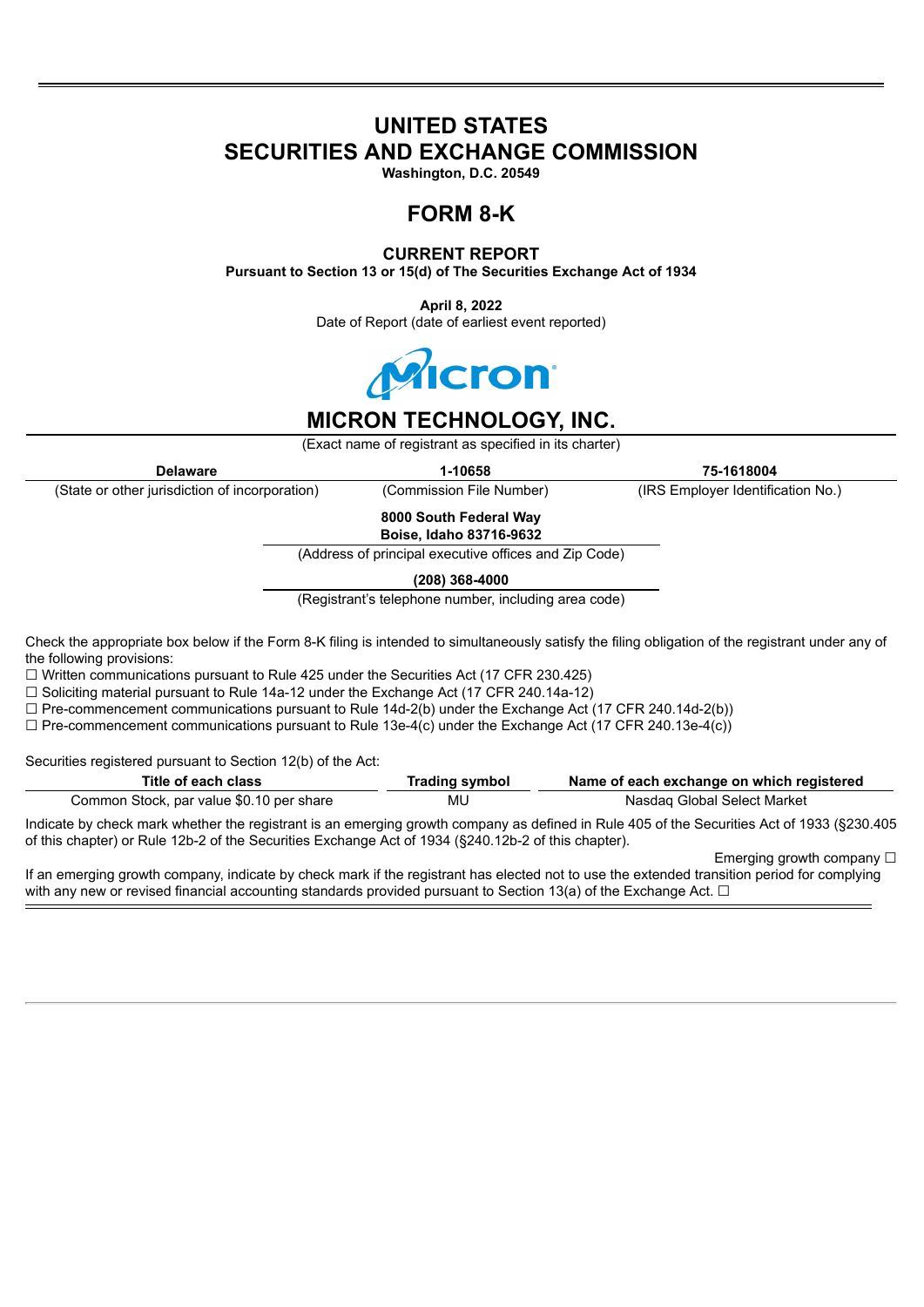#### Item 5.02. Departure of Directors or Certain Officers; Election of Directors; Appointment of Certain Officers; Compensatory **Arrangements of Certain Officers.**

#### **Appointment of Chief Financial Officer**

The Board of Directors of Micron Technology, Inc. (the "Company") has appointed Mark J. Murphy (54) to serve as Executive Vice President and Chief Financial Officer effective as of April 18, 2022 (the "Effective Date"). As of the Effective Date, Sumit Sadana will cease serving as Interim Chief Financial Officer and will continue to serve in his role as Executive Vice President and Chief Business Officer.

Prior to joining the Company, Mr. Murphy served as the Chief Financial Officer of Qorvo, Inc., a leading provider of radio frequency solutions, since June 2016. Prior to Qorvo, Mr. Murphy served as Executive Vice President and Chief Financial Officer of Delphi Automotive PLC, a supplier of advanced technologies to the automotive sector. Mr. Murphy joined Delphi from Praxair, Inc., a global industrial gas supplier, where he served in several positions, including President of the U.S. Industrial Gases business, Corporate Controller, and President of the Praxair Electronics division. He also served as Senior Vice President and Chief Financial Officer at MEMC Electronic Materials, Inc. Mr. Murphy has served as a director of Albany International Corp., a publicly traded developer and manufacturer of engineered components, since May 2019.

Mr. Murphy will receive an annual base salary of \$700,000 and participate in the Company's Executive Officer Performance Incentive Plan (the "EIP") with a target payout percentage of 110% of his annual base salary. Mr. Murphy's payout under the EIP for fiscal 2022, which commenced September 3, 2021, will be prorated based on his period of employment with the Company during fiscal 2022. Mr. Murphy will also receive a sign-on bonus of \$250,000 within 30 days of the Effective Date. The sign-on bonus must be repaid by Mr. Murphy under certain circumstances if his employment with the Company ends on or before the second anniversary of the Effective Date.

Mr. Murphy will be eligible to participate in the Company's long-term incentive equity program, with a fiscal 2022 annual target of \$7,000,000 (the "2022 Equity Award"), prorated based on his period of employment with the Company during fiscal 2022. In addition, Mr. Murphy will receive a one-time new hire equity award with an approximate economic value of \$10,000,000 based on the closing price for Company stock on the day before the grant (the "New Hire Award"). Each of the 2022 Equity Award and the New Hire Award will be made in the form of 50% time-vested restricted stock shares or units and 50% performance-based restricted stock shares or units. The time-vested portions of each of the 2022 Equity Award and the New Hire Award will vest over three years, with one-third of each award vesting on each of the 1st, 2nd, and 3rd anniversaries of the grant date, subject to Mr. Murphy's continued employment on each vesting date unless otherwise provided in the applicable grant agreement. Vesting of the performance-based portions of each of the 2022 Equity Award and the New Hire Award will be subject to achievement of applicable performance criteria.

Mr. Murphy's compensation includes a severance benefit. Upon Mr. Murphy's involuntary termination of employment without "cause" or upon Mr. Murphy's termination of employment within 12 months of a "change in control" that is either an involuntary termination without "cause" or resignation for "good reason" (a "Change in Control Separation"), Mr. Murphy will receive the following severance benefits:

- a cash amount equal to one times Mr. Murphy's annual base salary in effect upon the date of termination paid in installments during the one year period following termination (or, in the case of a Change in Control Separation, one and one-half times Mr. Murphy's annual base salary paid in a lump sum following termination);
- a cash amount equal to the medical benefits and employer qualified retirement plan matching contributions Mr. Murphy would have received had Mr. Murphy remained employed for an additional 12 months, paid in installments during the 12-month period following termination (or, in the case of a Change in Control Separation, such benefits as if Mr. Murphy remained employed for an additional 18 months paid in a lump sum following termination);
- the annual bonus Mr. Murphy would have received under the EIP for the year of termination, subject to achievement of applicable performance criteria, paid in accordance with the terms of the EIP for the performance period in which the termination occurs (or, in the case of a Change in Control Separation that occurs within the same performance period of a "change in control", Mr. Murphy's target annual bonus for the performance period in which the termination occurs, reduced by any amount previously paid to Mr. Murphy under the EIP for that same performance period as a result of the change in control, paid within 60 days following termination);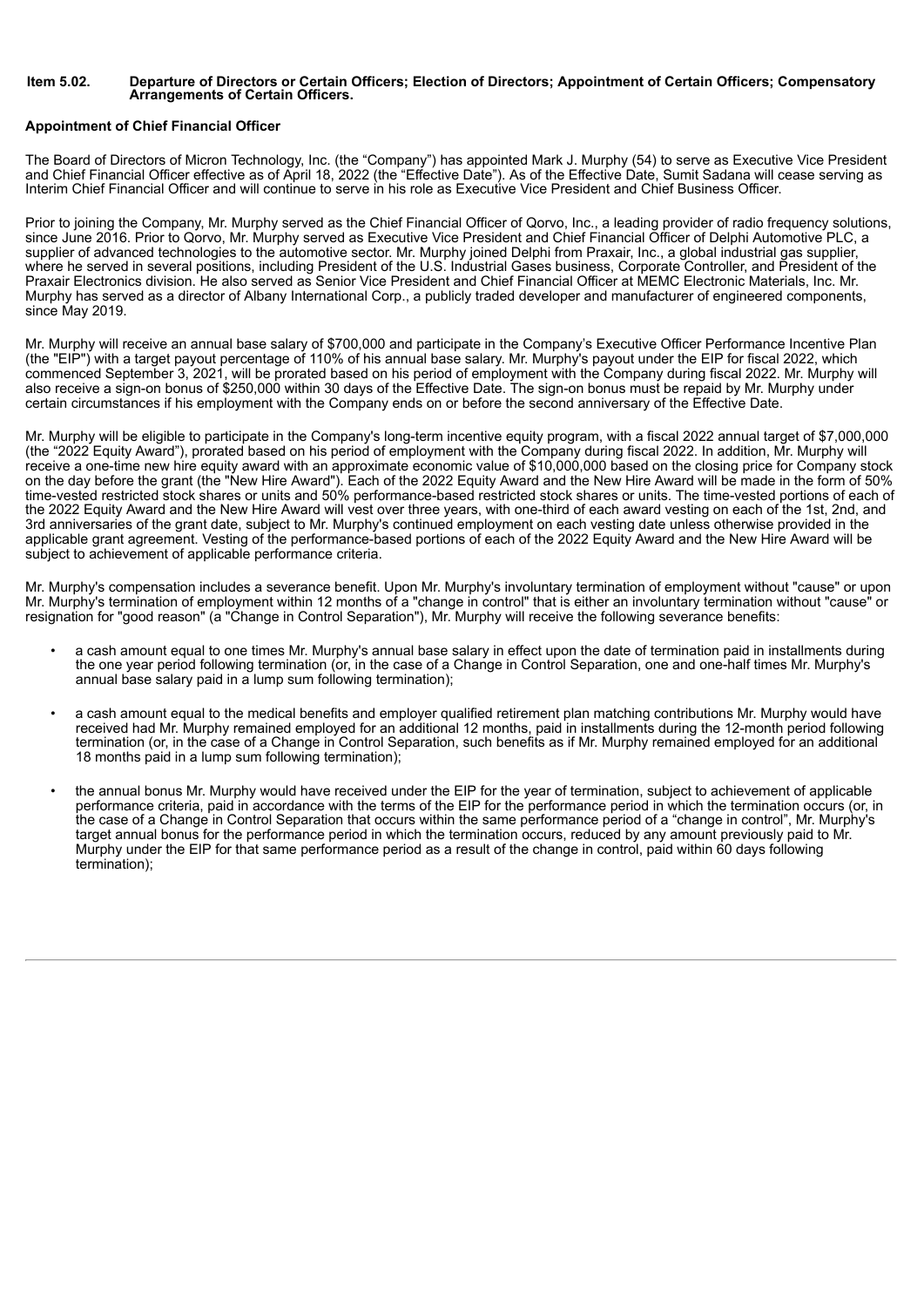- other than with respect to the New Hire Award, continued vesting and exercisability of any options, restricted stock, or other timebased equity, and, subject to achievement of applicable performance criteria, performance-based equity for the one-year period following Mr. Murphy's termination (or, in the case of a Change in Control Separation, accelerated vesting, and exercisability, of any options, restricted stock, or other time-based equity and performance-based equity); and
- with respect to the New Hire Award, the portion of the New Hire Award subject to time-based vesting will have continued vesting and exercisability throughout the vesting period of the New Hire Award, while the performance-based portion of the New Hire Award will be treated in the manner outlined in the grant agreement (or, in the case of a Change in Control Separation, accelerated vesting and exercisability of the New Hire Award).

Mr. Murphy's compensation agreement also includes an Internal Revenue Code Section 280G ("Section 280G") "cut-back" provision, which provides that Mr. Murphy's benefits under the agreement will be reduced so that no Section 280G excise tax will apply, if such reduction will result in a higher net after-tax benefit to Mr. Murphy; provided that the Company shall provide no tax gross-up under the agreement. Mr. Murphy's entitlement to the foregoing severance benefits are conditioned on Mr. Murphy signing a release of claims in favor of the Company and on Mr. Murphy's compliance with the terms of the Company's non-competition, non-solicitation, and non-disclosure agreement.

Mr. Murphy's compensation agreement also provides for an executive-level relocation package, in accordance with the Company's policies. Mr. Murphy will be subject to the Company's compensation recoupment policies as in effect from time to time. Mr. Murphy will also enter into the Company's standard form of indemnification agreement upon commencement of his employment.

There are no family relationships between Mr. Murphy and any of the Company's directors or executive officers and he has no direct or indirect material interest in any transaction required to be disclosed pursuant to Item 404(a) of Regulation S-K. There are no arrangements or understandings between Mr. Murphy and any other persons pursuant to which he was selected as an executive officer.